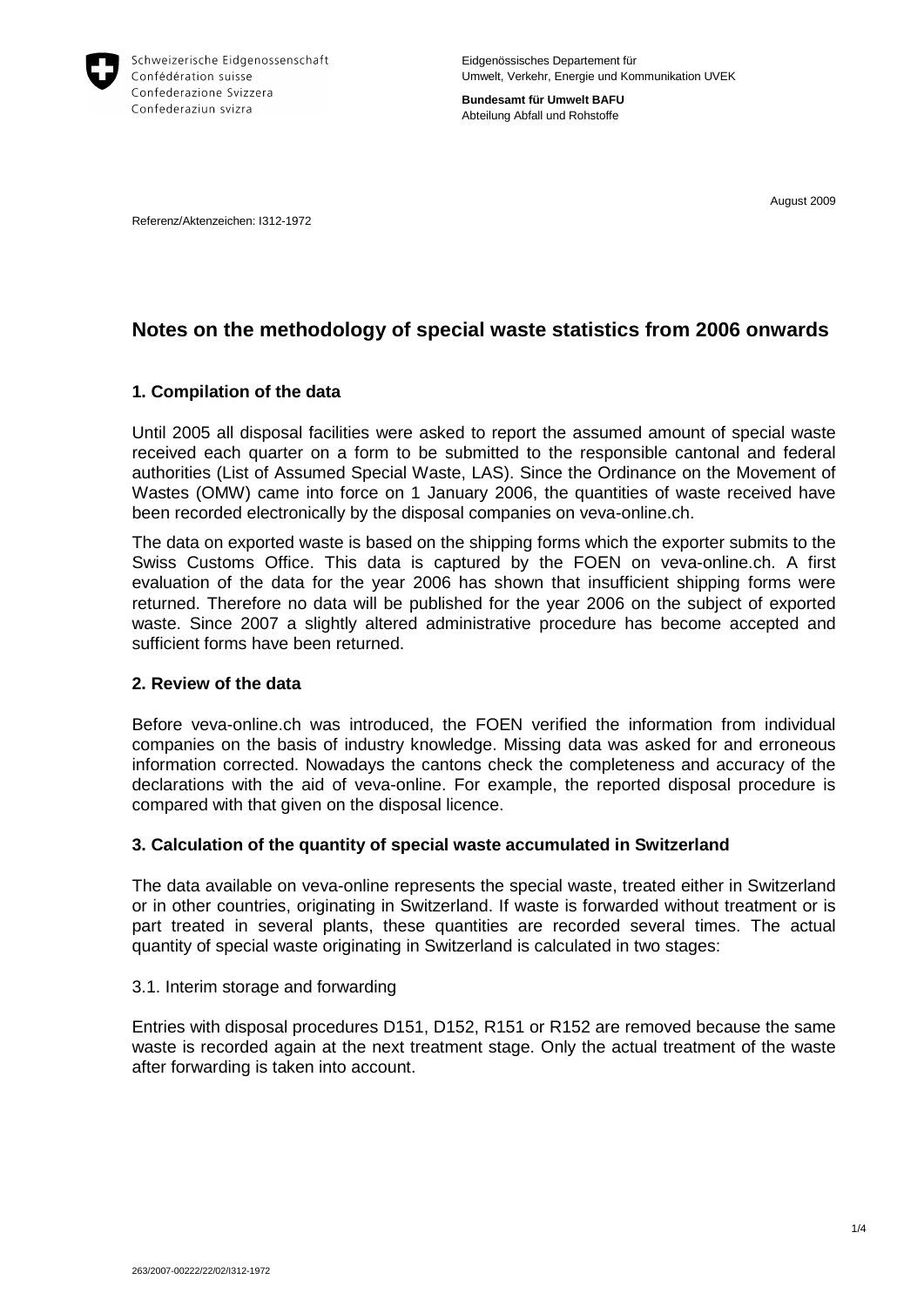### 3.2. Partial treatment in several facilities

During chemical-physical treatment or in procedures for the recycling of special waste, products or other waste or else other special waste can be produced. In measuring the amount of actually treated waste only the partial amount that occurs as a product or as other waste has to be counted. The partial amount that is special waste will be counted again at the following treatment stage.

### Examples:

- When emulsions are separated out, a watery part is formed that is poured into the drains and an oily part that is thermally treated in another facility as special waste.
- When polluted excavation material is treated by soil washing, an amount of gravel is produced that can be used in the construction industry. The fine elements are deposited on a bioreactor landfill as special waste.

The following inclusive factors were used to determine the amount actually treated:

|          | 106 Other technical oils   |           |  |          |                            |        |
|----------|----------------------------|-----------|--|----------|----------------------------|--------|
|          | CP/biological<br>treatment | Recycling |  |          | CP/biological<br>treatment | Recycl |
| 12 01 08 | 95%                        | 95%       |  | 12 01 19 | 95%                        | 95%    |
| 12 01 09 | 95%                        | 95%       |  |          |                            |        |

|          | CP/biological<br>treatment | Recycling |
|----------|----------------------------|-----------|
| 12 01 19 | 95%                        | 95%       |

#### **109 Emulsions**

|          | CP/biological<br>treatment | Recycling |          | CP/biological<br>treatment | Recycl |
|----------|----------------------------|-----------|----------|----------------------------|--------|
| 12 03 01 | 95%                        | 95%       | 13 05 05 | 95%                        | 95%    |
| 12 03 02 | 95%                        | 95%       | 13 08 01 | 95%                        | 95%    |
| 13 01 04 | 95%                        | 95%       | 13 08 02 | 95%                        | 95%    |
| 13 01 05 | 95%                        | 95%       | 19 02 07 | 95%                        | 95%    |
| 13 04 01 | 95%                        | 95%       | 10 08 10 | 95%                        | 95%    |
| 13 04 02 | 95%                        | 95%       | 19 11 03 | 95%                        | 95%    |
| 10 04 03 | 95%                        | 95%       | 20 01 96 | 95%                        | 95%    |

|          | CP/biological<br>treatment | Recycling |
|----------|----------------------------|-----------|
| 13 05 05 | 95%                        | 95%       |
| 13 08 01 | 95%                        | 95%       |
| 13 08 02 | 95%                        | 95%       |
| 19 02 07 | 95%                        | 95%       |
| 10 08 10 | 95%                        | 95%       |
| 19 11 03 | 95%                        | 95%       |
| 20 01 96 | 95%                        | 95%       |

#### **114 Adhesive and sealant waste**

|          | CP/biological<br>treatment | Recycling |          | CP/biological<br>treatment | Recycl |
|----------|----------------------------|-----------|----------|----------------------------|--------|
| 08 04 13 | 90%                        | 90%       | 08 04 15 | 90%                        | 90%    |
| 08 04 12 | 90%                        | 90%       | 08 04 16 | 90%                        | 90%    |

|          | CP/biological<br>treatment | Recycling |
|----------|----------------------------|-----------|
| 08 04 15 | 90%                        | 90%       |
| 08 04 16 | 90%                        | 90%       |

#### **404 Excavated material**

|          | CP/biological<br>treatment | Recycling |          | CP/biological<br>treatment | Recycl |
|----------|----------------------------|-----------|----------|----------------------------|--------|
| 17 05 03 | 60%                        | 60%       | 17 05 07 | 60%                        | 60%    |
| 17 05 05 | 60%                        | 60%       |          |                            |        |

|          | CP/biological<br>treatment | Recycling |
|----------|----------------------------|-----------|
| 17 05 07 | 60%                        | 60%       |

#### **701 Oil-containing sludges**

|          | CP/biological<br>treatment | Recycling |          | CP/biological<br>treatment | Recycl |
|----------|----------------------------|-----------|----------|----------------------------|--------|
| 13 05 01 | 80%                        | 80%       | 13 05 08 | 80%                        | 80%    |
| 13 05 02 | 80%                        | 80%       |          |                            |        |

|          | CP/biological<br>treatment | Recycling |
|----------|----------------------------|-----------|
| 13 05 08 | 80%                        | 80%       |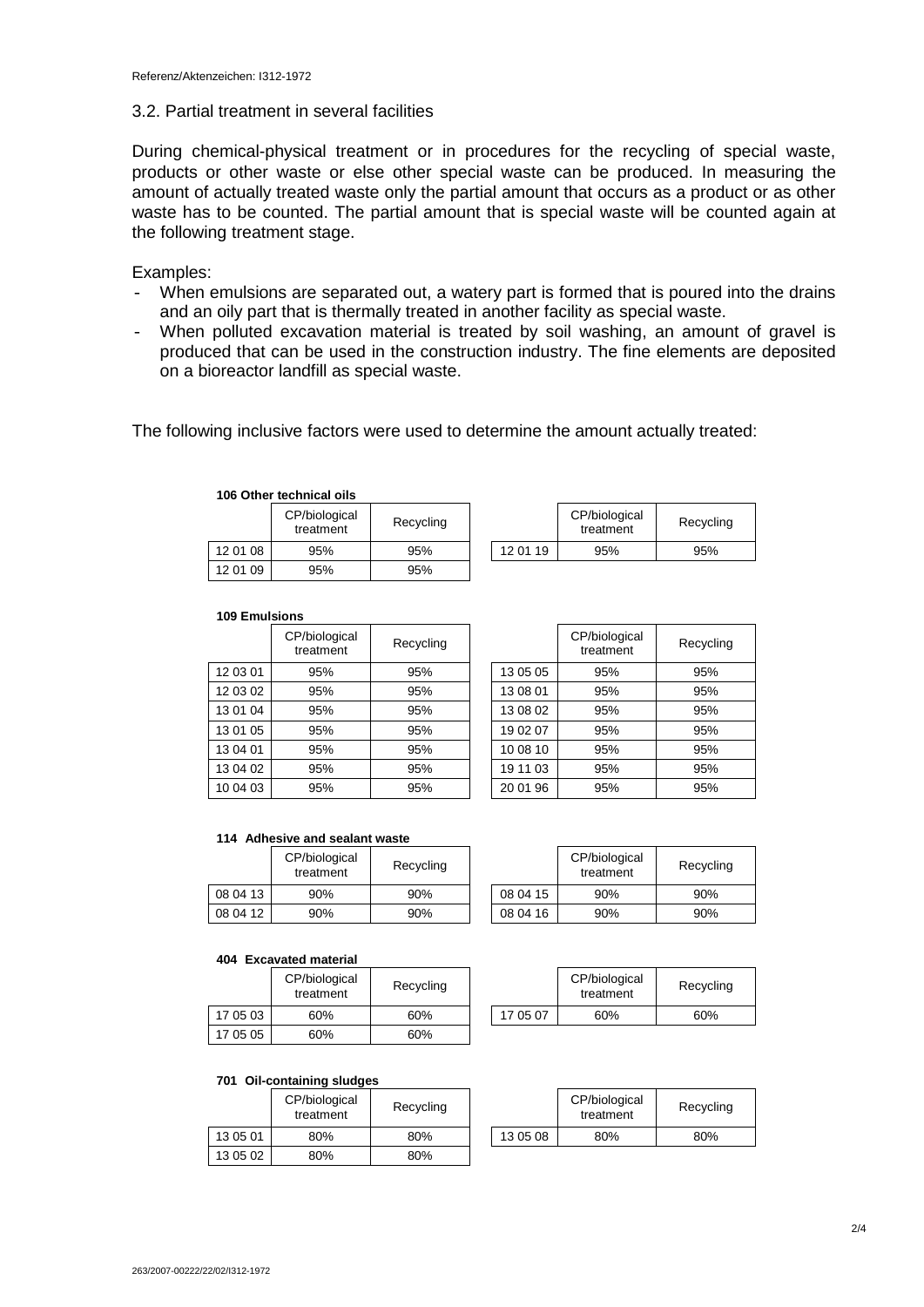### **702 Street gully sludges**

|          | CP/biological<br>treatment | Recycling |
|----------|----------------------------|-----------|
| 20 03 06 | 50%                        | 75%       |

### **708 Sludges and industrial effluents**

|          | CP/biological<br>treatment | Recycling |          | CP/biological<br>treatment | Recycl |
|----------|----------------------------|-----------|----------|----------------------------|--------|
| 10 11 19 | 70%                        | 70%       | 11 02 07 | 70%                        | 70%    |
| 16 07 09 | 70%                        | 70%       | 19 07 02 | 70%                        | 70%    |
| 16 10 01 | 70%                        | 70%       | 19 13 07 | 70%                        | 70%    |
| 16 10 03 | 70%                        | 70%       |          |                            |        |

|          | CP/biological<br>treatment | Recycling |
|----------|----------------------------|-----------|
| 11 02 07 | 70%                        | 70%       |
| 19 07 02 | 70%                        | 70%       |
| 19 13 07 | 70%                        | 70%       |

### **716 Flue gas cleaning sediment**

|          | CP/biological<br>treatment | Recycling |          | CP/biological<br>treatment | Recycli |
|----------|----------------------------|-----------|----------|----------------------------|---------|
| 10 01 18 | $0\%$                      | 100%      | 10 06 07 | 0%                         | 100%    |
| 10 02 07 | $0\%$                      | 100%      | 10 08 15 | 0%                         | 100%    |
| 10 02 13 | $0\%$                      | 100%      | 10 08 17 | 0%                         | 100%    |
| 10 03 19 | $0\%$                      | 100%      | 10 09 09 | 0%                         | 100%    |
| 10 03 23 | $0\%$                      | 100%      | 10 10 09 | 0%                         | 100%    |
| 10 03 25 | $0\%$                      | 100%      | 10 11 15 | 0%                         | 100%    |
| 10 04 04 | $0\%$                      | 100%      | 10 11 17 | 0%                         | 100%    |
| 10 04 06 | $0\%$                      | 100%      | 10 12 09 | 0%                         | 100%    |
| 10 04 07 | $0\%$                      | 100%      | 10 13 12 | 0%                         | 100%    |
| 10 05 03 | 0%                         | 100%      | 10 14 01 | 0%                         | 100%    |
| 10 05 05 | $0\%$                      | 100%      | 11 05 03 | 0%                         | 100%    |
| 10 05 06 | $0\%$                      | 100%      | 19 01 05 | 0%                         | 100%    |
| 10 06 03 | 0%                         | 100%      | 19 01 07 | 0%                         | 100%    |
| 10 06 06 | $0\%$                      | 100%      | 19 04 02 | 0%                         | 100%    |

|          | CP/biological<br>treatment | Recycling |
|----------|----------------------------|-----------|
| 10 06 07 | 0%                         | 100%      |
| 10 08 15 | 0%                         | 100%      |
| 10 08 17 | 0%                         | 100%      |
| 10 09 09 | 0%                         | 100%      |
| 10 10 09 | 0%                         | 100%      |
| 10 11 15 | $0\%$                      | 100%      |
| 10 11 17 | 0%                         | 100%      |
| 10 12 09 | 0%                         | 100%      |
| 10 13 12 | 0%                         | 100%      |
| 10 14 01 | 0%                         | 100%      |
| 11 05 03 | 0%                         | 100%      |
| 19 01 05 | 0%                         | 100%      |
| 19 01 07 | 0%                         | 100%      |
| 19 04 02 | 0%                         | 100%      |

# **718 Problematic ashes and slag**

|          | CP/biological<br>treatment | Recycling |          | CP/biological<br>treatment | Recycli |
|----------|----------------------------|-----------|----------|----------------------------|---------|
| 10 01 14 | $0\%$                      | 100%      | 10 05 10 | $0\%$                      | 100%    |
| 10 01 16 | $0\%$                      | 100%      | 10 08 08 | $0\%$                      | 100%    |
| 10 02 98 | $0\%$                      | 100%      | 10 08 10 | $0\%$                      | 100%    |
| 10 03 04 | $0\%$                      | 100%      | 10 09 11 | $0\%$                      | 100%    |
| 10 03 09 | $0\%$                      | 100%      | 10 10 11 | $0\%$                      | 100%    |
| 10 03 15 | $0\%$                      | 100%      | 19 01 11 | $0\%$                      | 100%    |
| 10 03 21 | $0\%$                      | 100%      | 19 01 13 | $0\%$                      | 100%    |
| 10 03 29 | $0\%$                      | 100%      | 19 01 14 | $0\%$                      | 100%    |
| 10 04 01 | $0\%$                      | 100%      | 19 01 15 | $0\%$                      | 100%    |
| 10 04 02 | $0\%$                      | 100%      | 19 01 17 | $0\%$                      | 100%    |
| 10 04 05 | 0%                         | 100%      | 19 01 98 | 0%                         | 100%    |

|          | CP/biological<br>treatment | Recycling |
|----------|----------------------------|-----------|
| 10 05 10 | 0%                         | 100%      |
| 10 08 08 | 0%                         | 100%      |
| 10 08 10 | $0\%$                      | 100%      |
| 10 09 11 | 0%                         | 100%      |
| 10 10 11 | $0\%$                      | 100%      |
| 19 01 11 | 0%                         | 100%      |
| 19 01 13 | 0%                         | 100%      |
| 19 01 14 | $0\%$                      | 100%      |
| 19 01 15 | $0\%$                      | 100%      |
| 19 01 17 | 0%                         | 100%      |
| 19 01 98 | 0%                         | 100%      |